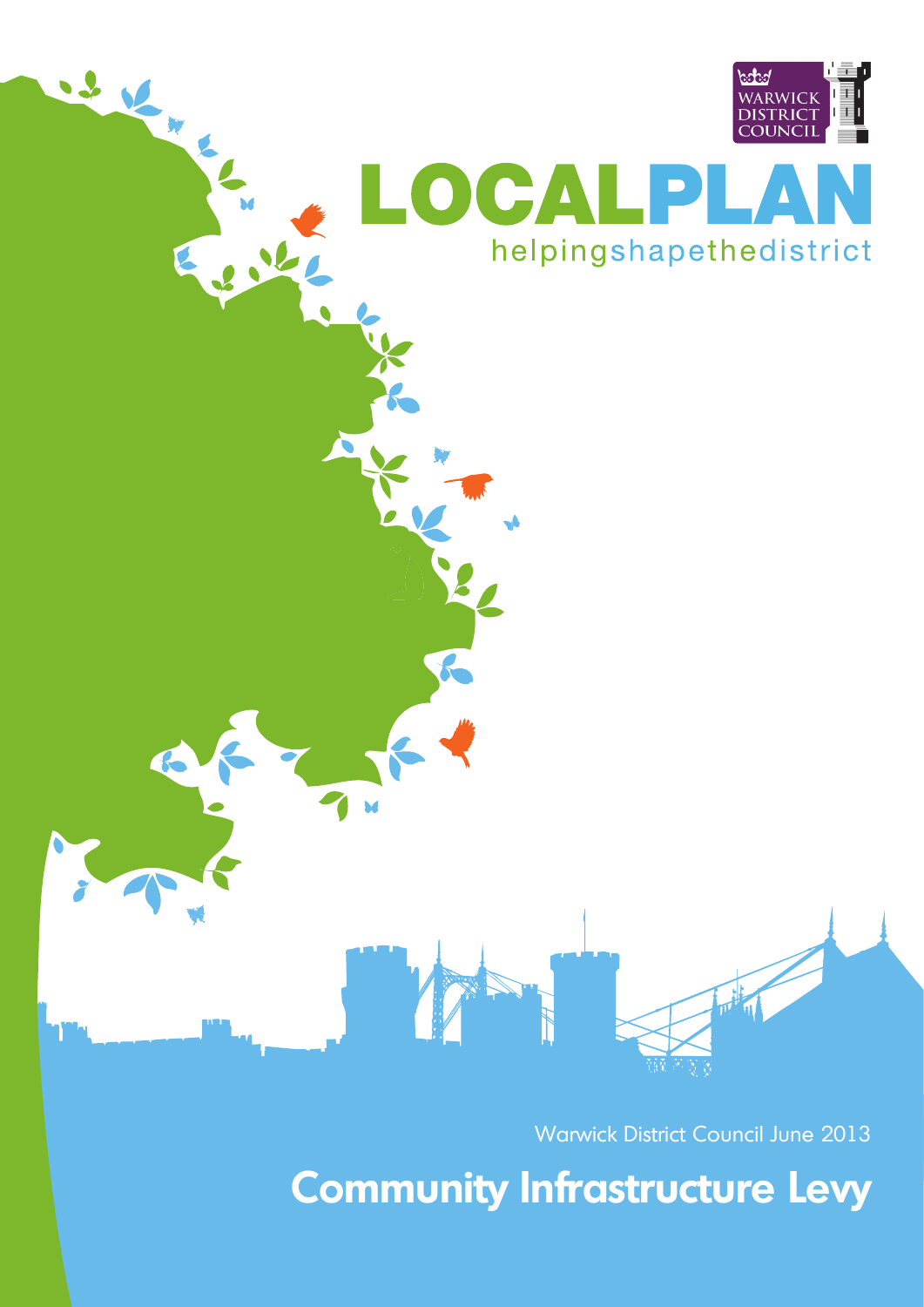# **Preliminary Draft Charging Schedule - June 2013**

# **1 Introduction to the Community Infrastructure Levy**

- **1.1** The Community Infrastructure Levy (CIL) was introduced under the Planning Act 2008 and is a new tariff system that enables local authorities to make a charge on most forms of new development to fund infrastructure needed to support development. The CIL Regulations came into effect in April 2010 and the Coalition Government, while retaining CIL, made some minor amendments to the Regulations in April 2011. Further Regulations were published during 2012.
- **1.2** CIL will be a charge on new development; it is charged per square metre on net additional floorspace of development. CIL is not charged on affordable housing and developments used for charitable purposes. The amount payable will be set at the time planning permission is granted and payment will be linked to the commencement of development. Larger amounts will be payable in instalments over fixed time periods.
- **1.3** CIL is intended to complement rather than replace other funding streams and is intended to promote development rather than hinder it. Its main advantages are that:
	- It is modest representing around 2-5% of total development costs and is not charged on types of development that cannot sustain it.
	- It is a fixed, non-negotiable charge and is therefore transparent and predictable.
	- It is less time-consuming and complicated than Section 106 planning obligations, with less need for protracted negotiations with applicants and the drawing up of legal agreements (although these will still be required to secure affordable housing and addressing onsite mitigation).
	- **Local communities will be able to influence how a proportion of CIL** receipts are spent in their areas, so that communities can benefit from development in their area. In areas where a Neighbourhood Plan is in place, 25% of CIL receipts arising from developments in that area will be controlled by local neighbourhoods. Elsewhere, neighbourhoods will control 15% of CIL receipts relating to developments in each area.
- **1.4** Unlike funding from Section106 agreements, CIL funds can be spent on a wide range of infrastructure to support development without the need for a direct geographical or functional relationship with the development. Planning obligations / Section 106 agreements will still be used, but in a more focused way to directly provide both 'off-site' infrastructure, through S106 contributions, and 'on site' improvements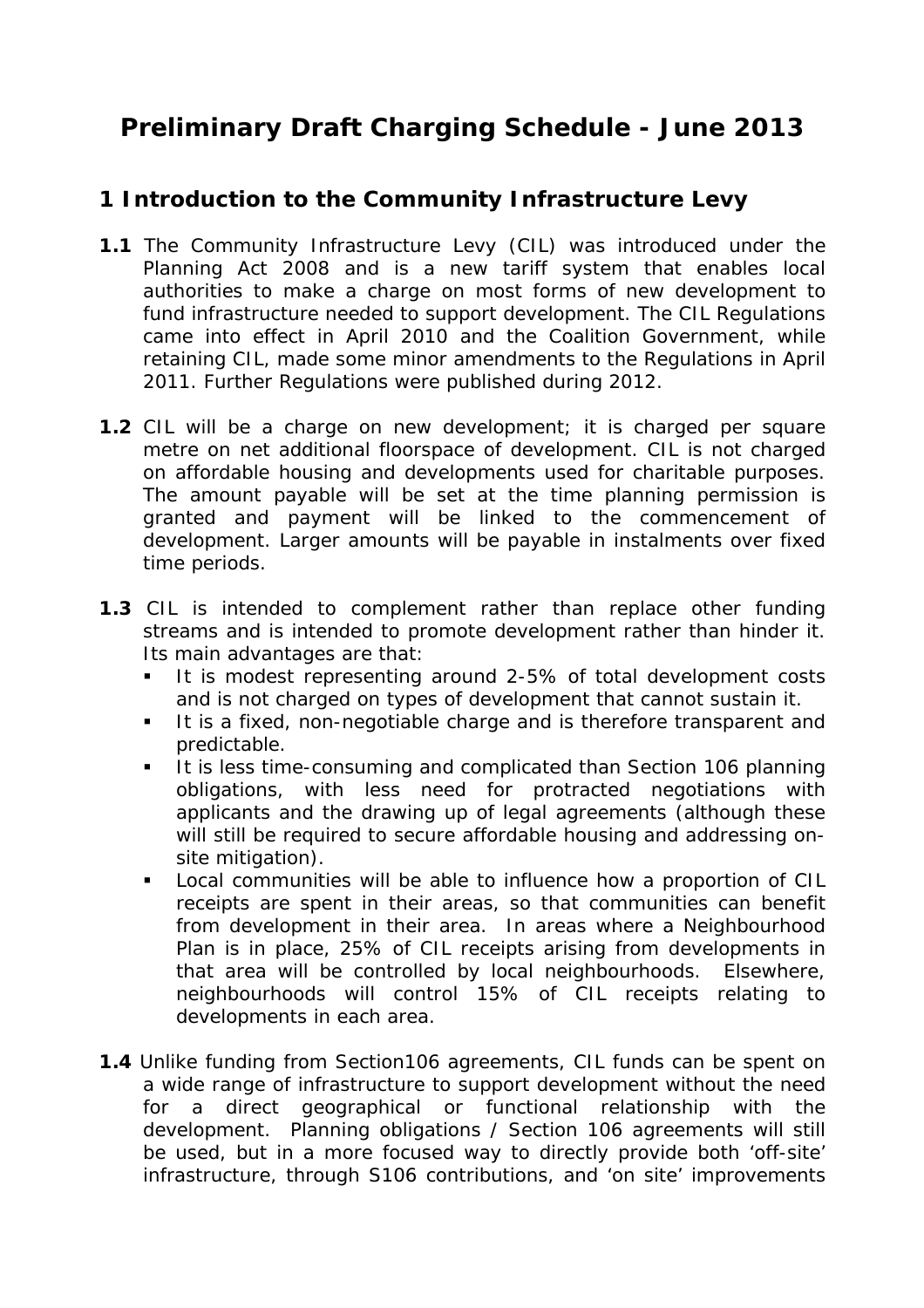through planning conditions to mitigate the direct impact of the development proposed (e.g. landscaping, access roads).

**1.5** Under CIL, developers can still be required to directly provide both 'offsite' infrastructure, through Section 106 contributions, and 'on site' improvements through planning conditions to mitigate the direct impact of the development proposed (e.g. landscaping, access roads).

#### **Calculating and Charging CIL**

- **1.6** Charging authorities firstly need to demonstrate that new or improved infrastructure is needed to mitigate the impact of planned development. They must also show that there is a 'gap' in the available funding for the necessary infrastructure that requires the use of CIL.
- **1.7** Charging authorities must also show that, in their judgement, the proposed levy rates would not make development proposals unviable across their areas, taken as a whole. It is not necessary to show that all developments would be viable, but that the majority of planned developments would not be made unviable by the proposed CIL level and that the scale of development identified in the relevant plan would not be threatened. The viability assessment needs to take account of the costs of other on-site requirements, including affordable housing.
- **1.8** The Council's proposed CIL rates will be examined by an independent examiner. This will involve an assessment of whether a charge is justified by the need for, and cost of, new or improved infrastructure, and whether the charge will have an unacceptable negative impact on the economic viability of development.
- **1.9** In setting its CIL rate the Council must: *"… aim to strike what appears to the charging authority to be an appropriate balance between:* 
	- *The desirability of funding CIL and the actual and expected costs of infrastructure required to support development and*
	- *The potential effects of the imposition of CIL on the economic viability of development across its area."*
- **1.10** Based on this evidence the Council needs to make a reasoned judgement as to the appropriate level at which to charge CIL. The following sections outline how the Council has set what it considers to be an appropriate rate of CIL in light of the available evidence on infrastructure (needs, costs and available funding) and viability.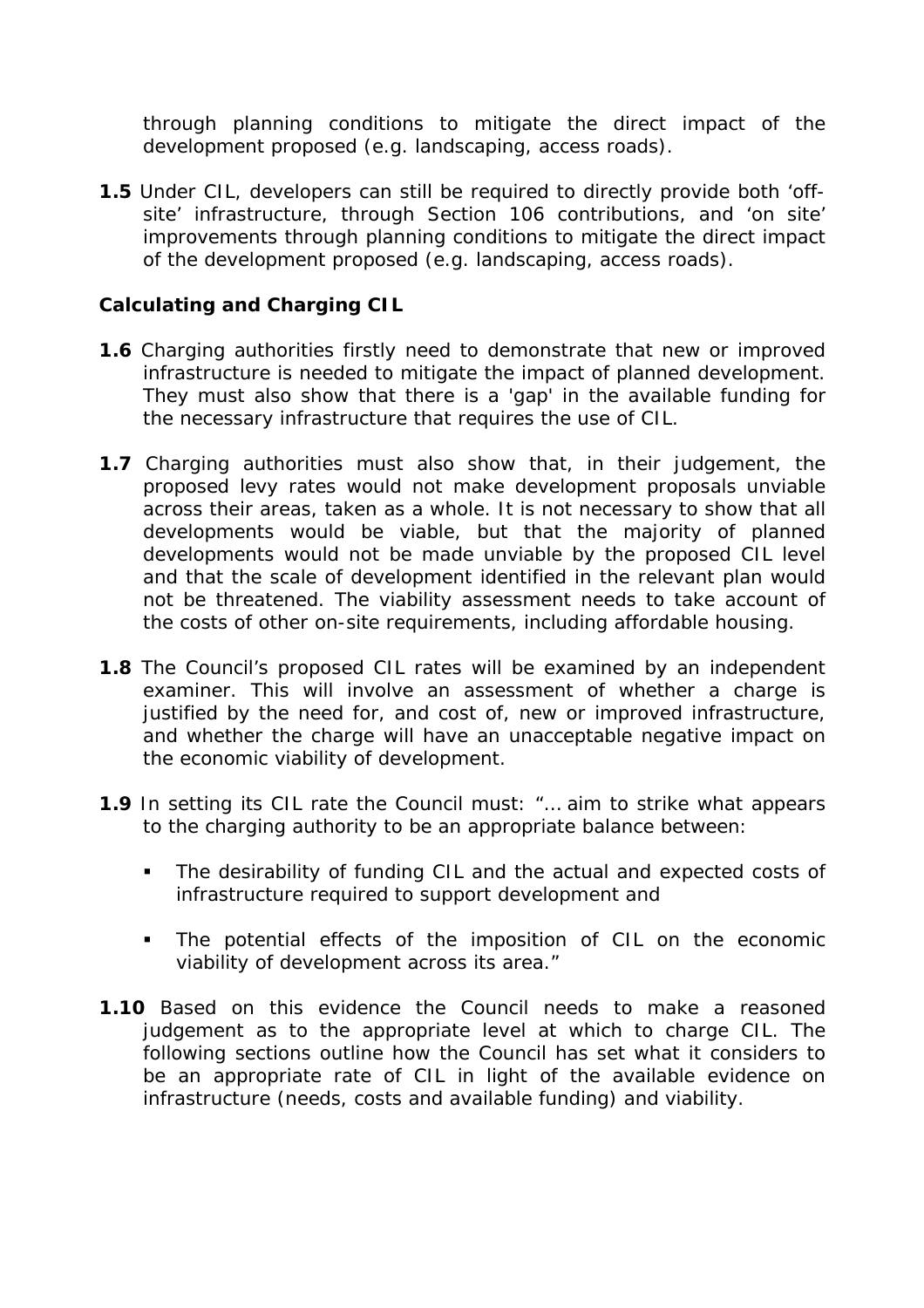## **2 Infrastructure Needs and Delivery**

- **2.1** The Revised Development Strategy for the Local Plan has set a target of delivering 12,300 new homes in the District between 2011 and 2029. 447 of these are completed and a further 1681 have planning permission. The remaining 10,172 homes will be built during the remainder of the Plan period as identified in the Revised Development Strategy.
- **2.2** One of the supporting documents for the Local Plan will be the Infrastructure Delivery Plan (IDP). This will identify all the items of new or improved infrastructure that will need to be provided to mitigate the impacts of the planned development. Much of the proposed infrastructure is included within the Revised Development Strategy document. Headlines from this include:
	- Highways mitigation
	- Public Transport Services
	- Strategic cycle network improvements
	- Green Infrastructure proposals including a country park
	- Expanded education facilities
	- Sports facility improvements
	- Playing pitches provision
	- Health facilities and services
	- Emergency services
- **2.3** Not all these infrastructure requirements have been costed at this time. But it is likely that the total cost will be in excess of £75million. In addition it is possible to include allowances for other elements which can be paid for from CIL such as administration costs and some of the costs of operating and maintaining infrastructure.
- **2.4** CIL is not intended to replace mainstream funding for services. It is intended to reduce the gap between the cost of providing, operating and maintaining the infrastructure needed to support planned development and the amount of money available from other sources. The funding gap is still to be firmly established. To establish the funding gap will require an estimate of the likely contribution from other funding. The evidence used in this assessment includes:
	- **EXTERENGE IS CONTERENT CONTERENT CONTERENT** Long term strategic delivery plans, such as the Sustainable Community Strategy Delivery Plans
	- Financial forward plans of delivery agencies; and,
	- **Specific evidence provided by delivery agencies on spending plans.**
- **2.5** Funding for local services principally comes from central government as revenue and capital grants, and from local council tax. Funding can also be released from the sale of capital assets, from interest on savings and investments and from one-off grants for specific projects. Where these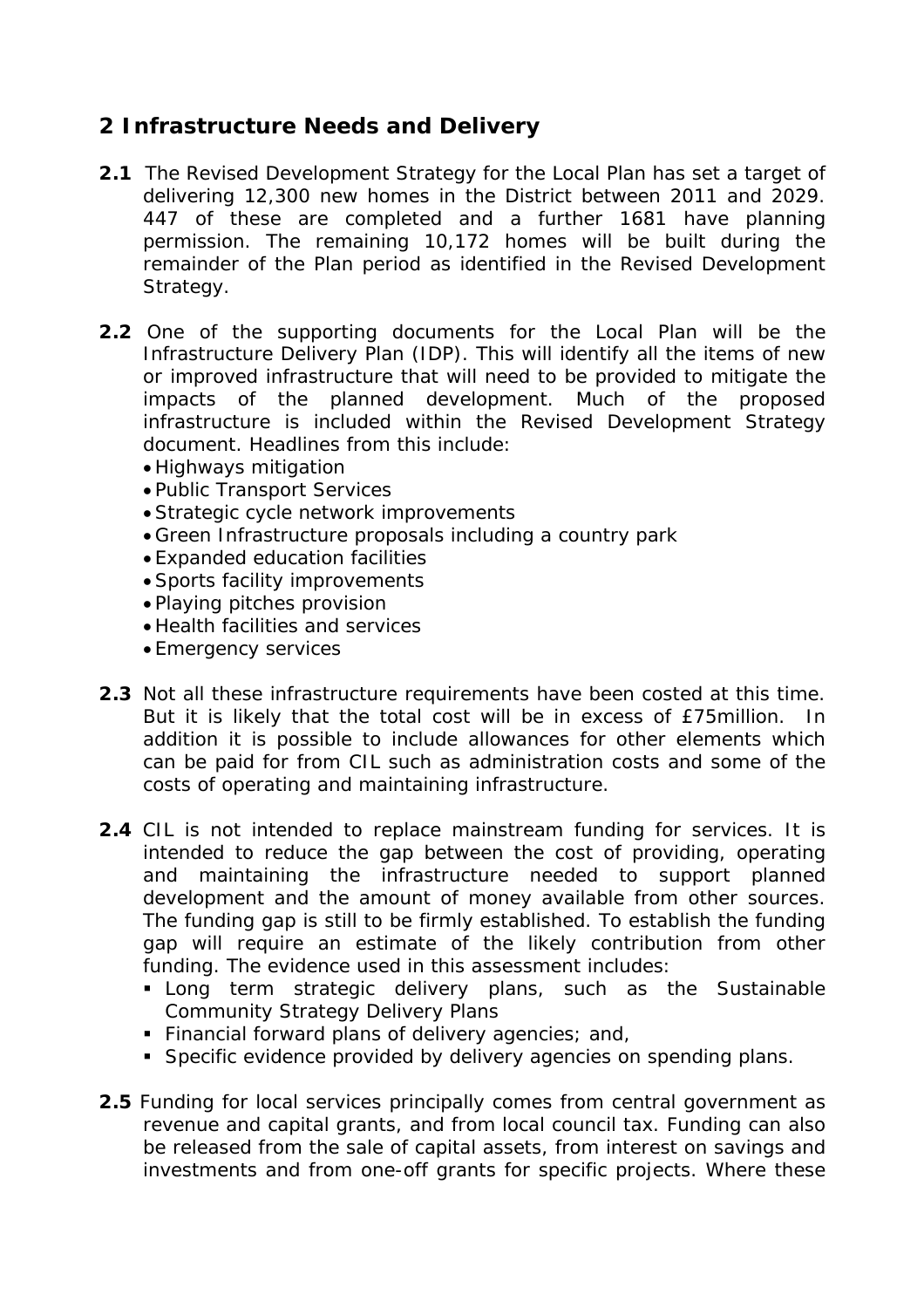sources are insufficient to deliver the required infrastructure, service providers will need to finance projects through alternative means.

**2.6** It is not possible to accurately predict the availability of public funding a long way into the future as this will depend, among other things, on the spending priorities of future governments. However, it is clear that in the short to medium term there is a significant gap between available funds from government and other agencies and the cost of infrastructure needed to support and mitigate planned growth. The introduction of CIL in the District will help to fill part of this funding gap.

### **3 Viability**

- **3.1** In order to ensure that CIL is set at a level that will not prevent development coming forward, the Council has commissioned a viability study. The study tested the impact on the viability of development of a range of CIL charging levels, alongside the Council's other planning requirements, including affordable housing. The study considers both residential and commercial development.
- **3.2** The study methodology compared the residual land values of a range of hypothetical developments to a range of benchmark land values. Where a development incorporating a given level of CIL generated a higher value than the benchmark land value, then it was judged that the proposed level of CIL will be viable.
- **3.3** The study uses the residual land value method of calculating the value of each type of development. This involves calculating the value of the completed scheme and deducting development costs (construction, fees, finance and CIL) and developer's profit. The residual amount is the sum left after these costs have been deducted from the value of the development. This method is widely used by developers in determining the value of development proposals.
- **3.4** The housing and commercial property markets are inherently cyclical and the Council is testing its proposed rates of CIL at a time when values have fallen below their peak. Whilst values are likely to recover over the medium term, there is also a risk that values could fall in the short term. This has been allowed for by running a sensitivity analysis which reduces sales values by 5%. This analysis is indicative only and provides an indication of the levels of CIL that are viable in today's terms and the impact of market changes on viability.
- **3.5** The results of the study reflect current market conditions which are likely to improve over the medium term. The Council will closely monitor changes in market conditions on a continual basis, so that levels of CIL can be reviewed in response to future changes (positive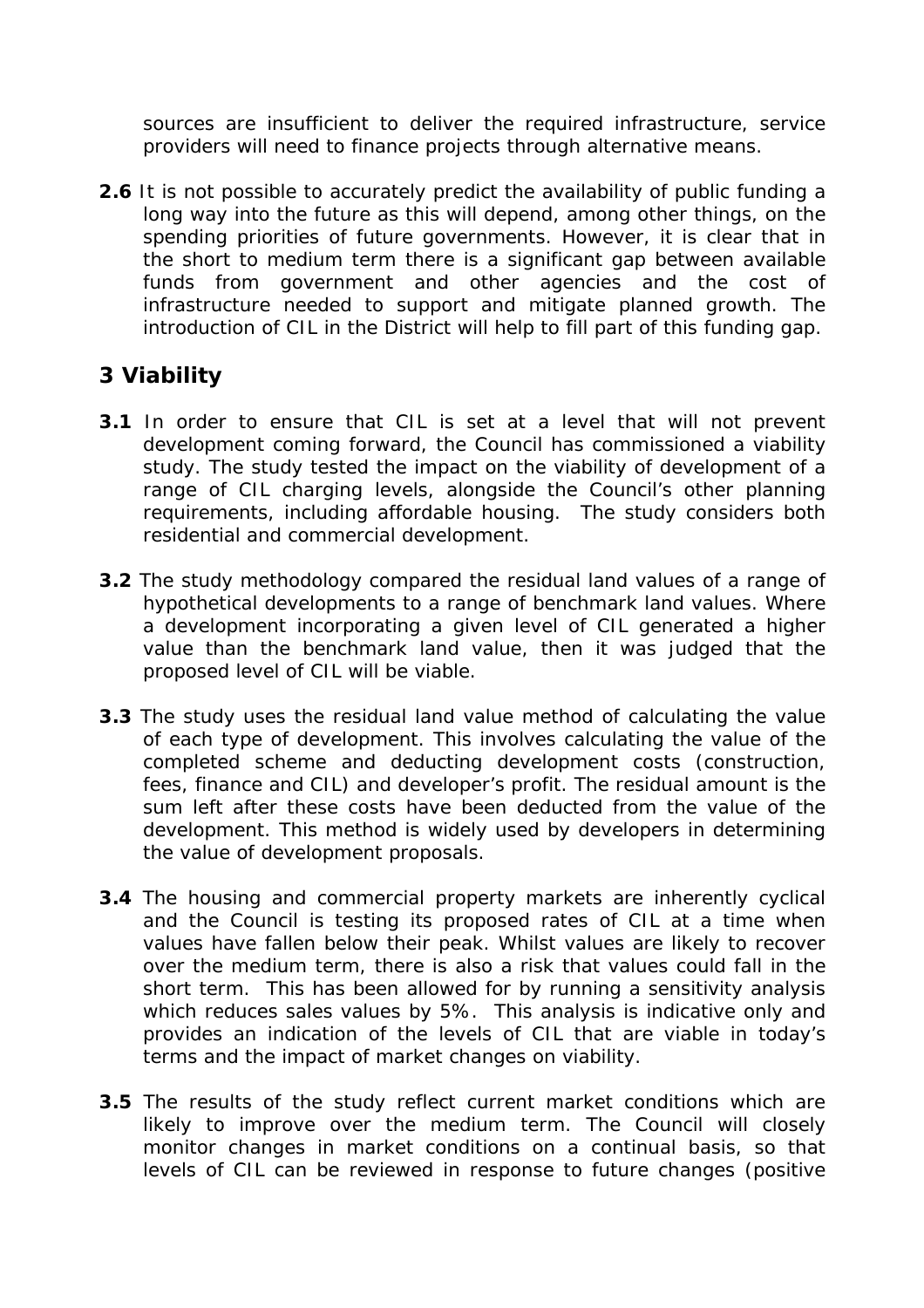and negative). There are clearly many factors that have an impact on development and the Council will carefully consider the impact of CIL alongside these other factors.

### **4 Proposed CIL Charging Rates**

- **4.1** The Council's proposed charging rates are set out in Table 1 below. A map indicating the boundaries of the four residential zones is attached as Appendix A. A map showing the 'Prime Leamington Spa' retail zone is attached as Appendix B.
- **4.2** The Council recognises that strategic sites will need to absorb a higher amount of on-site community infrastructure. For this reason, lower rates are proposed on such sites to ensure they will remain viable. The CIL for these sites is set at between 50% and 60% of the rates proposed for other sites.
- **4.3** The Viability Study (May 2013) has suggested that there are variations in land values and development viability across the District. The highest land values tend to be in much of the rural area (Zone D), with most of Leamington Spa and its urban fringes (Zone A) only marginally less viable. Kenilworth and its urban fringes (Zone C) also shows high land value and strong development viability. Only in Warwick and the eastern side of Leamington (Zone B) are land values significantly lower with consequent impacts on residential viability.
- **4.4** As a result, residential viability varies across the District, but assuming the Council's policy of 40% affordable housing on all sites over 10 units, then the Viability Study suggests CIL rates per square metre would be viable within the following ranges:
	- Zone A (Residential): £0-£250
	- Zone A (Strategic Sites): £0-£60
	- Zone B (Residential): £240-£250
	- Zone B (Strategic Sites): £120-£250
	- Zone C (Residential): £160-£250
	- Zone C (Strategic Sites): £0-£250
	- Zone D (Residential): £250
	- Zone D (Strategic Sites): £140-£250
- **4.5** To set the charges at the maximum level of viability would threaten viability should market conditions change. For this reason Table 1 below recommends charges that are below the maximum level but which are both justifiable according to the evidence and are high enough to yield a significant contribution towards infrastructure costs.
- **4.6** For other uses, the Viability Study suggests that town centre retailing and superstores are strongly viable, as are hotels and student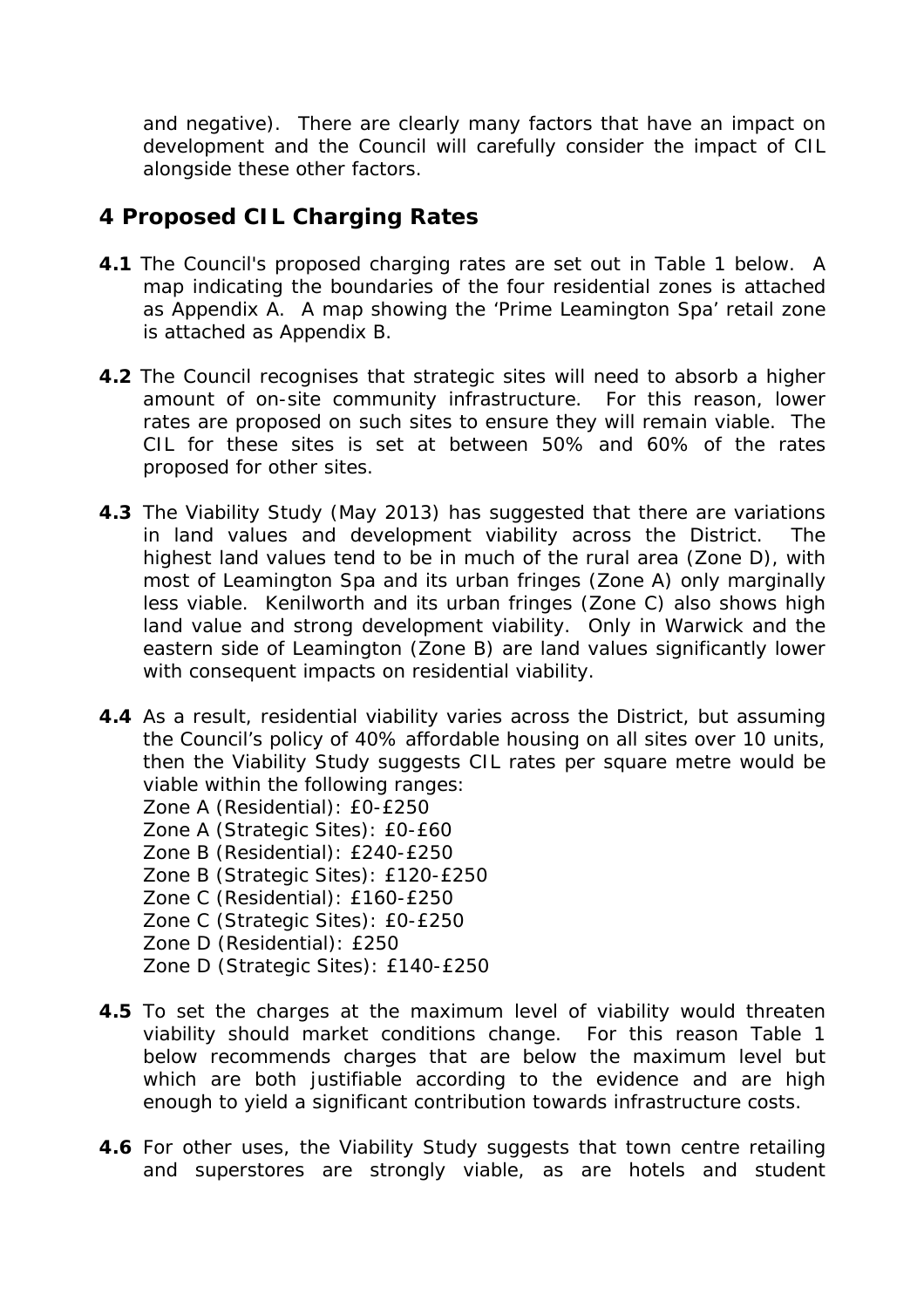accommodation. Other uses are not sufficiently viable to warrant a CIL charge.

|                  | Table 1 Preliminary Draft Charging Schedule - Proposed Charges - £s |
|------------------|---------------------------------------------------------------------|
| per square metre |                                                                     |

| <b>Development type</b>                                      | Zone A | <b>Zone B</b> | Zone C | <b>Zone D</b> |  |
|--------------------------------------------------------------|--------|---------------|--------|---------------|--|
|                                                              |        |               |        |               |  |
| <b>Residential</b>                                           | 50     | 170           | 120    | 180           |  |
| Residential – strategic sites<br>allocated in the Local Plan | 30     | 90            | 70     | 110           |  |
| <b>Office</b>                                                | Nil    |               |        |               |  |
| <b>Retail - Prime Leamington</b><br>Spa zone                 | £65    |               |        |               |  |
| Superstores, supermarkets<br>and retail parks                | £75    |               |        |               |  |
| Retail – other areas                                         | Nil    |               |        |               |  |
| Industrial and warehousing                                   | Nil    |               |        |               |  |
| <b>Hotel</b>                                                 | £80    |               |        |               |  |
| <b>Student accommodation</b>                                 | £80    |               |        |               |  |

## **5 Proposed Exemptions and Payment Terms**

#### **Exemptions**

- **5.1** The CIL Regulations 2010 exempt the following types of development from liability for CIL:
	- **Development by registered charities for the delivery of their** charitable purposes
	- **Those parts of a development which are to be used as affordable** housing
	- The conversion of any building previously used as a dwelling house to two or more dwellings
	- Development of less than 100 square metres of new build floorspace, provided that it does not result in the creation of a new dwelling
	- The conversion of, or works to, a building in lawful use that affects only the interior of the building
	- Development of buildings and structures into which people do not normally go (eg, pylons, wind turbines, electricity sub stations)